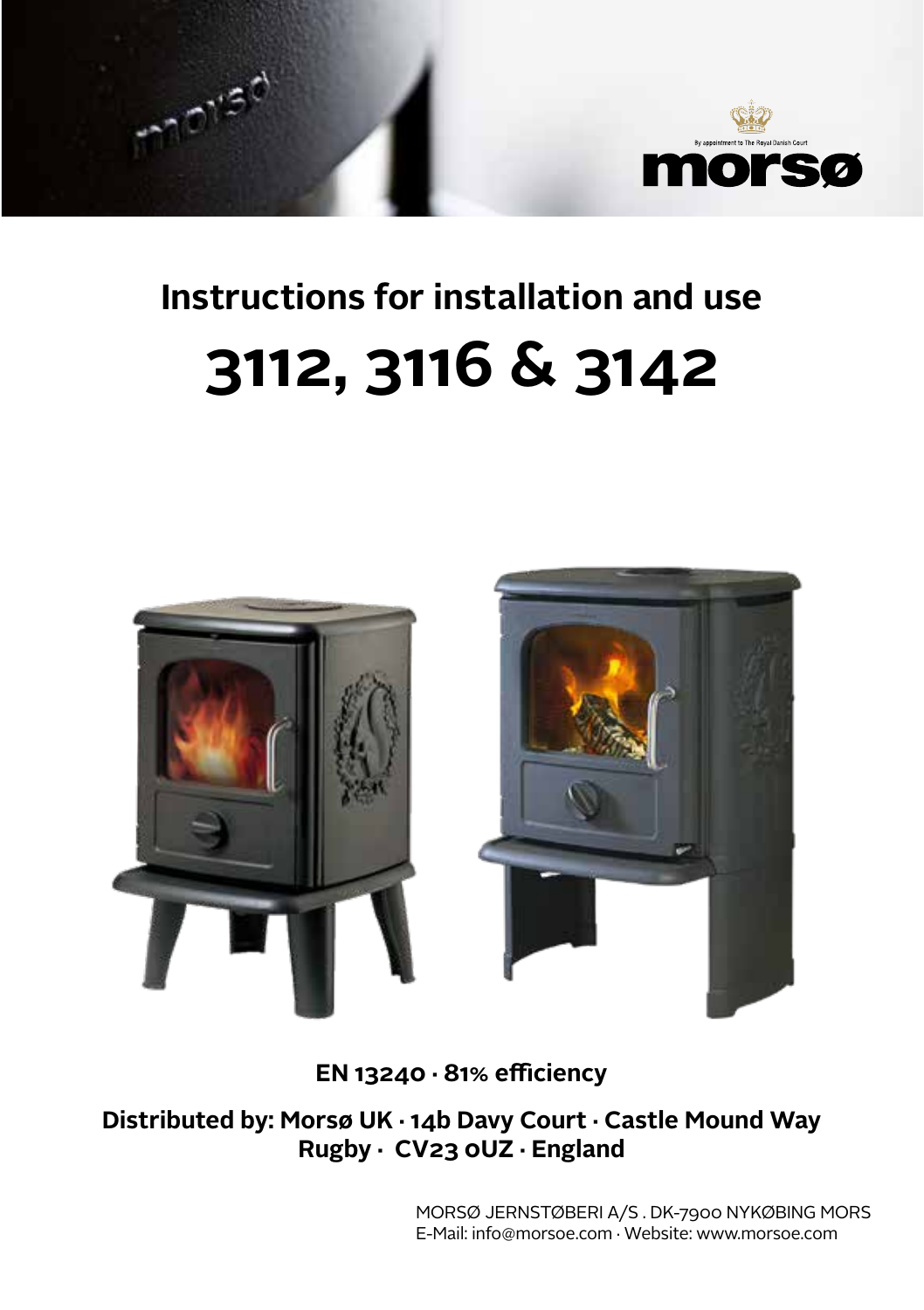#### **Enjoy your new Morsø stove!**

**Morsø, the largest stove company in the Danish market, has been making wood-burning stoves of the highest quality since 1853. Just follow the instructions below, and we are certain that you will be able to use and enjoy your new stove for many years.**

| <b>Contents</b> |                                                     |                |  |
|-----------------|-----------------------------------------------------|----------------|--|
| 1.0             | Installing your Morsø stove                         | Page no.       |  |
|                 | Unpacking the stove<br>1.1                          |                |  |
|                 | Installing the stove<br>1.2                         |                |  |
|                 | Chimney sweep<br>1.3                                |                |  |
|                 | Location of the stove/distance requirements<br>1.4  | 33335566       |  |
|                 | The chimney<br>1.5                                  |                |  |
|                 | Pipe connections<br>1.6                             |                |  |
|                 | Connecting to a brick chimney<br>1.7                |                |  |
|                 | Connecting to a steel chimney<br>1.8                |                |  |
|                 | Draught<br>1.9                                      | $\overline{7}$ |  |
| 2.0             | Firing/using the stove                              | 8              |  |
|                 | Lighting instructions and fuelling intervals<br>2.1 | 9              |  |
| 3.0             | Routine stove maintenance                           |                |  |
|                 | External maintenance<br>3.1                         | 12             |  |
|                 | Internal maintenance<br>3.2                         | 12             |  |
|                 | Cleaning the stove<br>3.3                           | 13             |  |
| 4.0             | <b>Alternative fuel types</b>                       | 14             |  |
| 5.0             | <b>HETAS amendments</b>                             | 15             |  |

#### **Additional accessories**

Morsø also offers a comprehensive line of floor plates and accessory products that can facilitate the safe and efficient operation and maintenance of your Morsø stove.

#### **Cast iron**

Cast iron is a live material. There are no two ovens that are identical. This is partly due to the tolerances of the casting process, partly because the ovens are a work of craftsmanship. Minor unevennesses may also occur in the cast iron surface.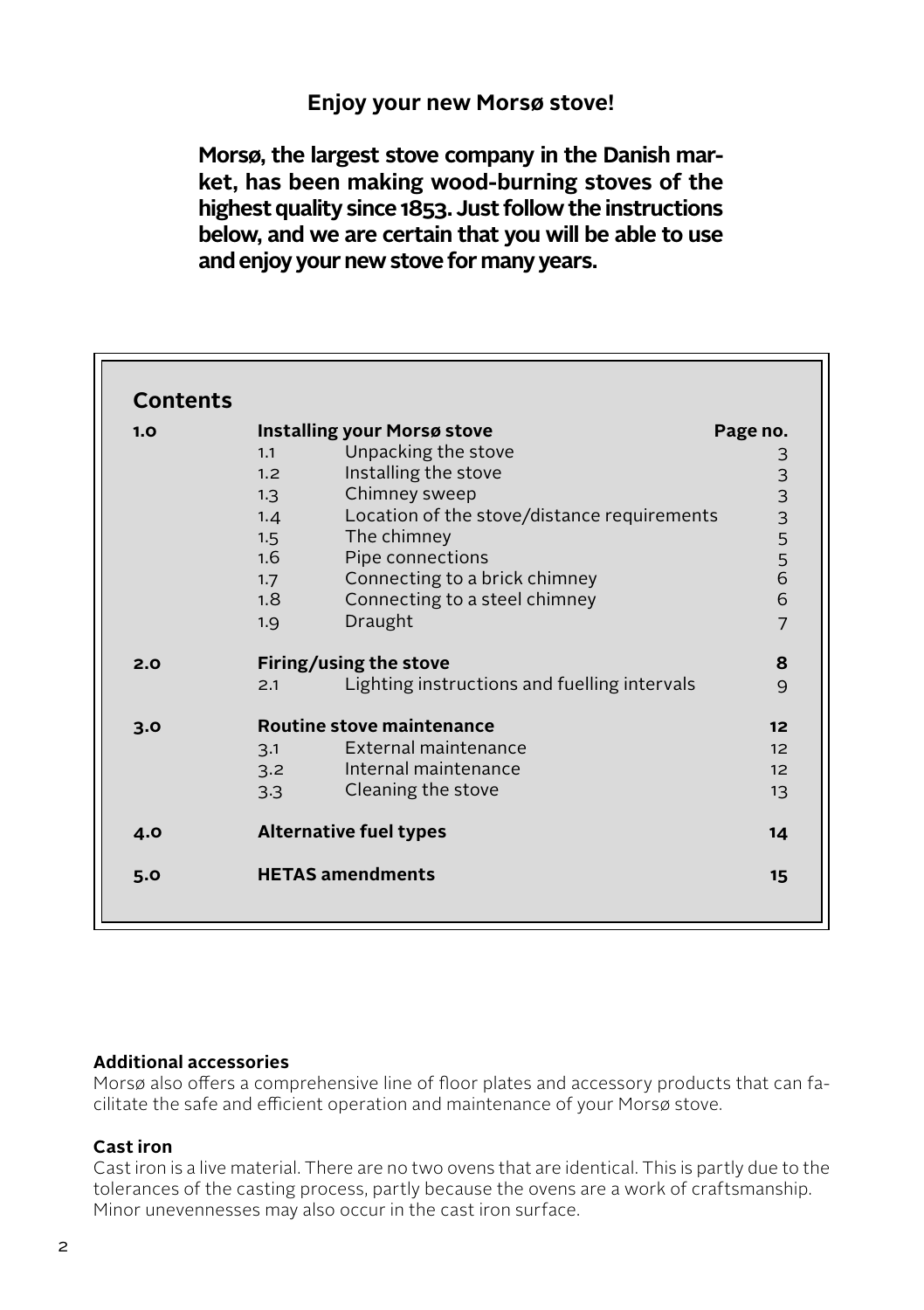### **1.0 Installing your Morsø stove**

#### **1.1 Unpacking the stove**

3112 and 3116: After removing the outer packaging, flatten it and lay onto the floor close to the stove; this can then act as protective work surface during the assembly process.

Next, remove the legs and bolts from inside the stove. Gently lay the stove onto its back and unscrew it from the wooden pallet. Using the bolts supplied, now screw the legs into position on the underside of the base. The stove should now be lifted and moved into the upright position, avoiding excess load on the back legs.

The stove is heavy and therefore it is strongly recommended that when lifting, it is undertaken by two people. Morsø 3112 and 3116 weighs 100 kg.

3142: After removing the outer packaging simply lift the stove off the wood pallet and carefully move into position. The stove is heavy and therefore it is strongly recommended that when lifting, it is undertaken by two people. Morsø 3142 weighs 120 kg.

The stove is intended for intermittent use.

#### **1.2 Installing the stove**

The stove and chimney installations MUST comply to all current National and Local Building Regulations; your approved Morsø dealer or your local building control officer can advise regarding this. Ultimately, it is you and your installer who is responsible that the installation complies.

#### **1.3 Chimney Sweeping**

It may also be wise to consult your local chimney sweep before installing the stove. After your stove has been installed, it is advisable to have the chimney checked and swept at least once a year. In any case, if your chimney has not been used for some time, it should be inspected for cracking, bird nests, etc. before it is put back into use.

#### **1.4 Stove placement/clearance requirements**

Distance requirements apply only if the stove is placed near flammable materials.

If the walls are made of flammable material, there will be distance requirements concerning both the flue pipe and the stove.

Most often it will be the smoke pipe that will have the longest distance requirement and the total installation must comply with the longest distance..

In situations where the stove is to be fitted into a brick or non-combustible recess, we recommend that the stove is installed with at least 10 - 15 cm clearance to the wall, this will allow heat to circulate around the stove; also the maintenance of the outside stove is easier. When applied to masonry, a layer of wallpaper is normally classified as a non-combustible surface.

#### **Distance requirements for the stove:**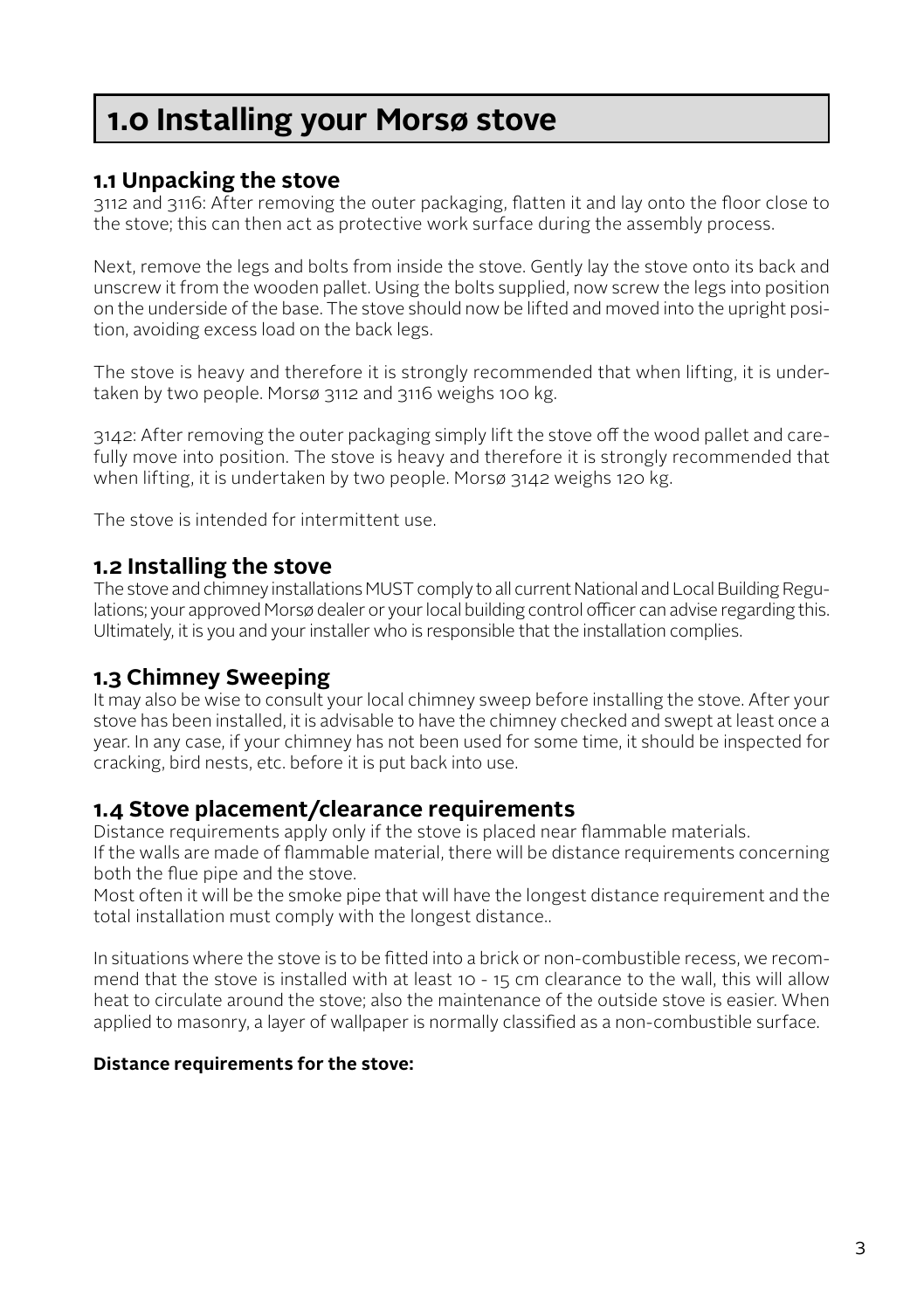| Minimum distances from flammable material: |                                           |               |                    |                         |  |  |  |
|--------------------------------------------|-------------------------------------------|---------------|--------------------|-------------------------|--|--|--|
| Type of stove                              | Behind the stove   To the sides of<br>`A) | the stove (B) | Above the<br>stove | $45^{\circ}$ corner (C) |  |  |  |
| Morsø 3112 and<br>3116 radiation           | 200 mm                                    | 600 mm        | $600 \, \text{mm}$ | $600 \, \text{mm}$      |  |  |  |
| Morsø 3142<br>convection                   | 50 mm                                     | 300 mm        | $600 \, \text{mm}$ | 100 mm                  |  |  |  |





#### Distance requirements for flue pipe

If using un-insulated flue pipe in a combustible environment then the distance between combustibles and the flue pipe must be 3 times the diameter of the pipe but never less than 375 mm. E<br>Catalog **1:10** t<br>E<br>C

For other CE approved smoke pipes (insulated) the distance requirement will be indicated on the pipe.

#### **Distance requirements for the complete installation (stove and flue pipe)**

Longest distances, regardless of whether it is from the flue pipe or from the stove must be observed.

#### **On the floor**

National and Local Building Regulations must again be observed when considering the type, thickness and area of the hearth to be used in the installation. The hearth temperature under safety test was less than 65°C.

One should of course always make certain that the underlying floor surface can bear the weight of the stove.

#### **Clearances to Furniture**

The clearance requirement from the stove to any furniture should be no less than 800 mm. It is always necessary to assess whether or not any furniture or other objects situated close-by can be affected by heat, i.e. dried out.

The distance to any combustible material in front of the stove is minimum 800 mm.

The surface of a wood burning stove gets extremely hot when used and therefore special attention to safety is paramount, especially where children or the infirm are present. The stove is equipped with a removable stainless steel handle; for safety reasons it should be removed during use, especially where children are nearby.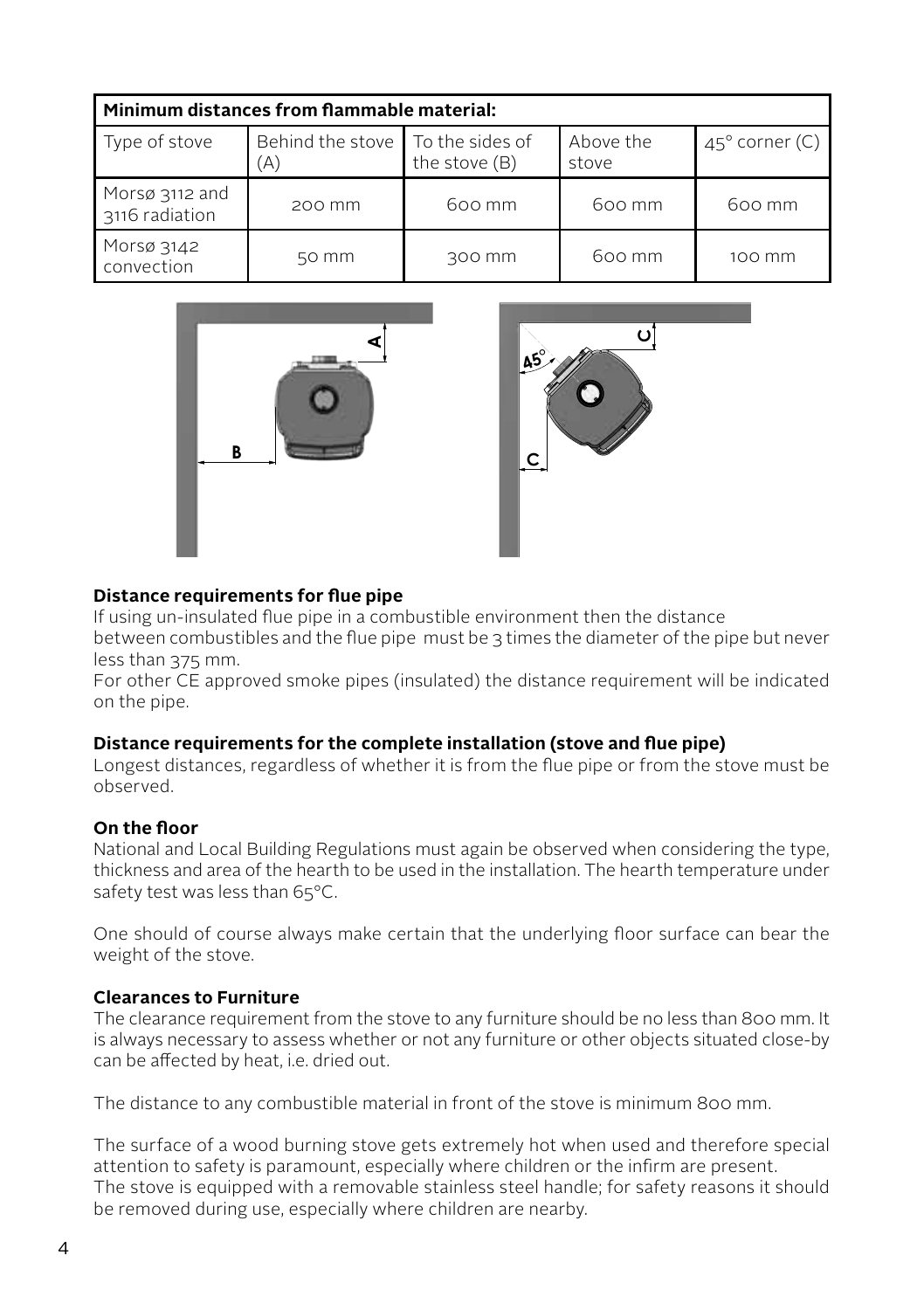#### **1.5 The chimney**

Only if National or Local Regulations permit are you permitted to connect a stove into a chimney that is shared by another appliance. YOU MUST be aware of any applicable Regulations in this respect.

The wood-burning stove must never been connected to a chimney to which a gas-burning stove or appliance is connected. An efficient modern stove places heavy demands on the chimney, and you should have the chimney regularly swept and inspected by your approved chimney sweep. The cross-sectional area of the chimney (at its narrowest point) must comply with National and Local Building Regulations. Generally, the area needed for a Morsø wood-burning stove installation should measure at least 175 cm2 (150 mm diameter).

An over-sized chimney is generally hard to keep warm and results in poor draft. In cases where there is an oversized masonry chimney, it is recommended that the chimney be lined using an appropriate chimney lining system with the correct internal diameter. With respect to the chimney termination, all chimneys should terminate in accordance with National and Local Building Regulations.

#### Note that National and Local Regulations also apply with regard to the placement of chimneys and flues in connection with thatched roofs. See the section on Draft Conditions, 1.9.

The chimney or flue system must be equipped with access doors for inspection and cleaning. The size of the cleaning door in the chimney must at least equal to that of the crosssectional area of the chimney. In the event that a chimney fire occurs resulting from faulty operation or prolonged use of damp wood fuel, close the air vents completely and contact your local fire department immediately.

#### **1.6 Fluepipe connections**

The Stove comes ready prepared to accept an outside air-box kit, for markets where national or local authorities require it. The outside air-box kit is ordered separately – Product Code: 54362021, detailed fitting instructions are included within the kit.

The stove is supplied with a factory fitted flue collar (1), this is fitted to the top plate. A round cast iron blanking plate covers the rear flue outlet (behind the rear heat shield). Where a rear flue installation is required, simply knock out the top steel plate in the rear heat convection panel. This is best done by applying gentle hammer taps immediately onto the small "bridges" in the circular cut-outs. Once the knock-outs have been removed unbolt the cast iron blanking plate and install it into the top of the stove. The flue collar can then be bolted over the rear flue outlet using the bolts and clamps provided.

The cast iron blanking plate can also function as an extra clean-out access whilst performing the annual cleaning service of the stove and chimney.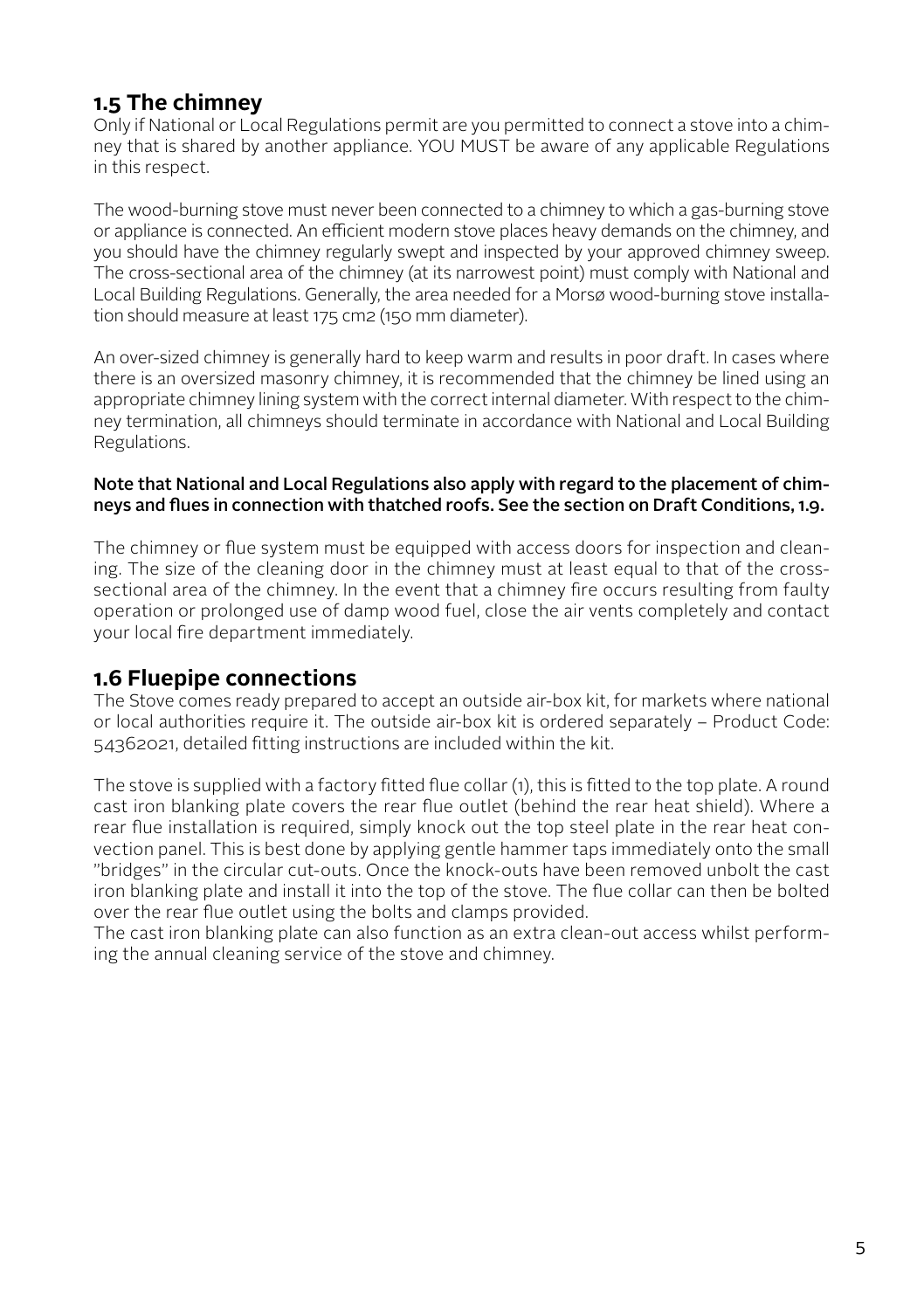#### **How to position the baffle and access baffle**

Make sure that the upper baffle plate (2) is located into its correct position. It should be placed on top of the rear (fixed) baffle section and secured into position against the 2 upstanding cast lugs. (See diagram).

Note: The access baffle (3) must always be fitted when the stove is in use, as it not only assists the combustion process, but also gives essential protection to the stove's top plate.



#### **1.7 Connecting the stove to a masonry chimney**

A wall sleeve should be bricked securely into the wall of the chimney at the appropriate height and the stovepipe inserted centrally. The pipe must not extend into the actual chimney opening, but rather must reach only to the inside of the chimney aperture. The gap between the stovepipe and sleeve must be sealed using glass fibre packing rope.

#### Only use stovepipe components that comply to National and Local Building Regulations.

#### **1.8 Connecting to a stainless steel insulated chimney system**

If your installation involves taking the chimney straight up and through the ceiling, you must comply with National, Local Building Regulations or flue manufacturers instructions concerning clearances to combustible materials such as walls, floor joists and ceilings. The joint between the stove flue collar and the stovepipe must also be sealed using glass fibre rope. It is important that the insulated flue system is properly supported both at ceiling level and at roof level.

THE STOVE MUST NOT BEAR THE WEIGHT OF THE CHIMNEY SYSTEM (See chimney manufacturer's instructions). Excessive weight on the stove will inhibit expansion and could lead to damage of the stove top. Damage caused to the stove in this way would not be covered by the manufacturers guarantee.

In the event that a chimney fire occurs resulting from faulty operation or prolonged use of damp wood fuel, close the air vents completely and contact your local fire department immediately.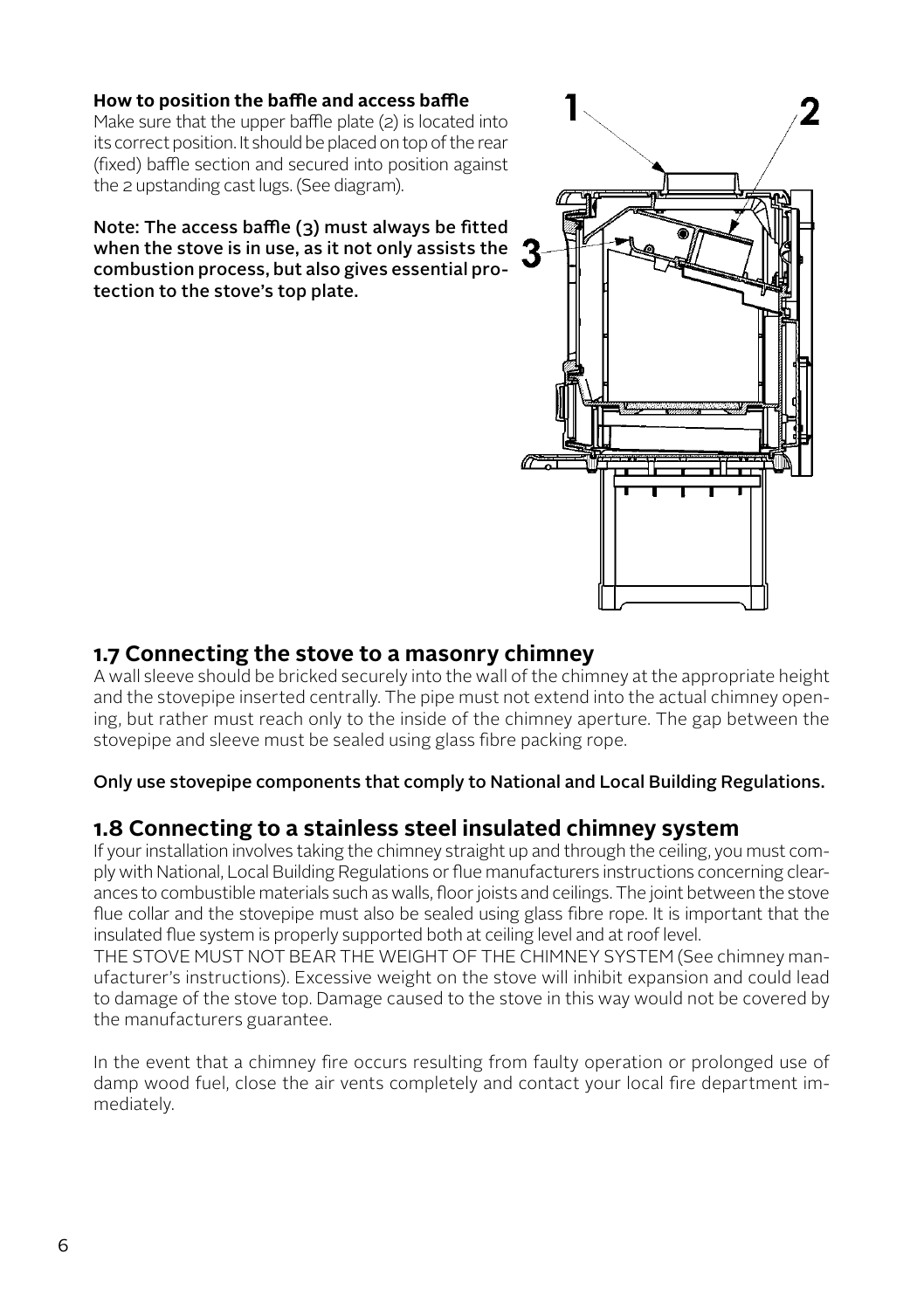#### **Be aware of the following:**

Cleaning procedure: Discuss this with chimney sweep or qualified installer prior to or during the stove installation

Chimney draft: If the chimney draft is naturally poor it is better to install the flue from the top of the stove so as to minimise any internal resistance of the flue gases. Avoid having any more than 2 bends in the flue system and limit the length of the offset between bends.

#### **Fresh air supply**

A wood-burning stove requires air for combustion. As a result, firing a wood-burning stove will help create a healthy climate in your house. If the house is very tightly sealed, and particularly if there is a cooker hood or ventilation system in the house, it may be necessary to install an air grate in the room in which the wood-burning stove is installed. Otherwise there may not be enough draught in the chimney, which may result in the stove not being able to burn properly, and smoke may come out of the stove when the fire door is opened.

If it is necessary to install air grates, they must be positioned so that they cannot be obstructed.

#### **1.9 Draft conditions**

If smoke spillage occurs when the fire door is opened, it is probably due to poor chimney draft. This type of stove requires at least 12 pa of chimney draft to achieve satisfactory combustion and smoke spillage prevention. However, in cases where the stove door is opened too vigorously you could expect that slight smoke spillage may occur. The flue gas temperature at the rated output is  $218^{\circ}$ C relative to  $20^{\circ}$ C. The flue gas flow is $\mu$ .77gr/sec.

If you have any doubts, you may want to have your installer measure the draft in the chimney.

#### **Draught**

The draught in the chimney is the result of the difference between the high temperature in the chimney and the cooler temperature outside. Other factors that determine whether sufficient negative pressure can be produced to create a draught include the length and insulation of the chimney, and wind and weather conditions.

#### **The draught will be reduced when:**

The temperature difference is too low, e.g. in connection with a poorly insulated chimney.

 If the chimney is cold, it may help to light (burn up) a rolled-up newspaper in the chimney's cleaning door.

- The outside temperature is too high, e.g. during the summer.
- There is no wind.
- The chimney is not tall enough, with the result that it sits in the lee of the roof surface or tall trees.

 These conditions are also associated with the greatest risk of smoke coming back down the chimney.

- Air is entering the chimney in undesired places, e.g. through cracked joints or leaks in the cleaning door or the flue pipe.
- Unsealed, unused fireplaces are connected to the chimney.
- The flue pipe and chimney are clogged up with soot due to inadequate cleaning.
- The house is too tightly sealed (please see the section on Fresh air supply).

#### **A good draught is achieved when:**

- There is a big difference between the temperature in the chimney and outside, i.e. when the need for heating is greatest.
- The weather is clear and there is a good wind.
- The chimney is of the proper height, i.e. Minimum 4 metres above the stove, and clear of the spine of the roof.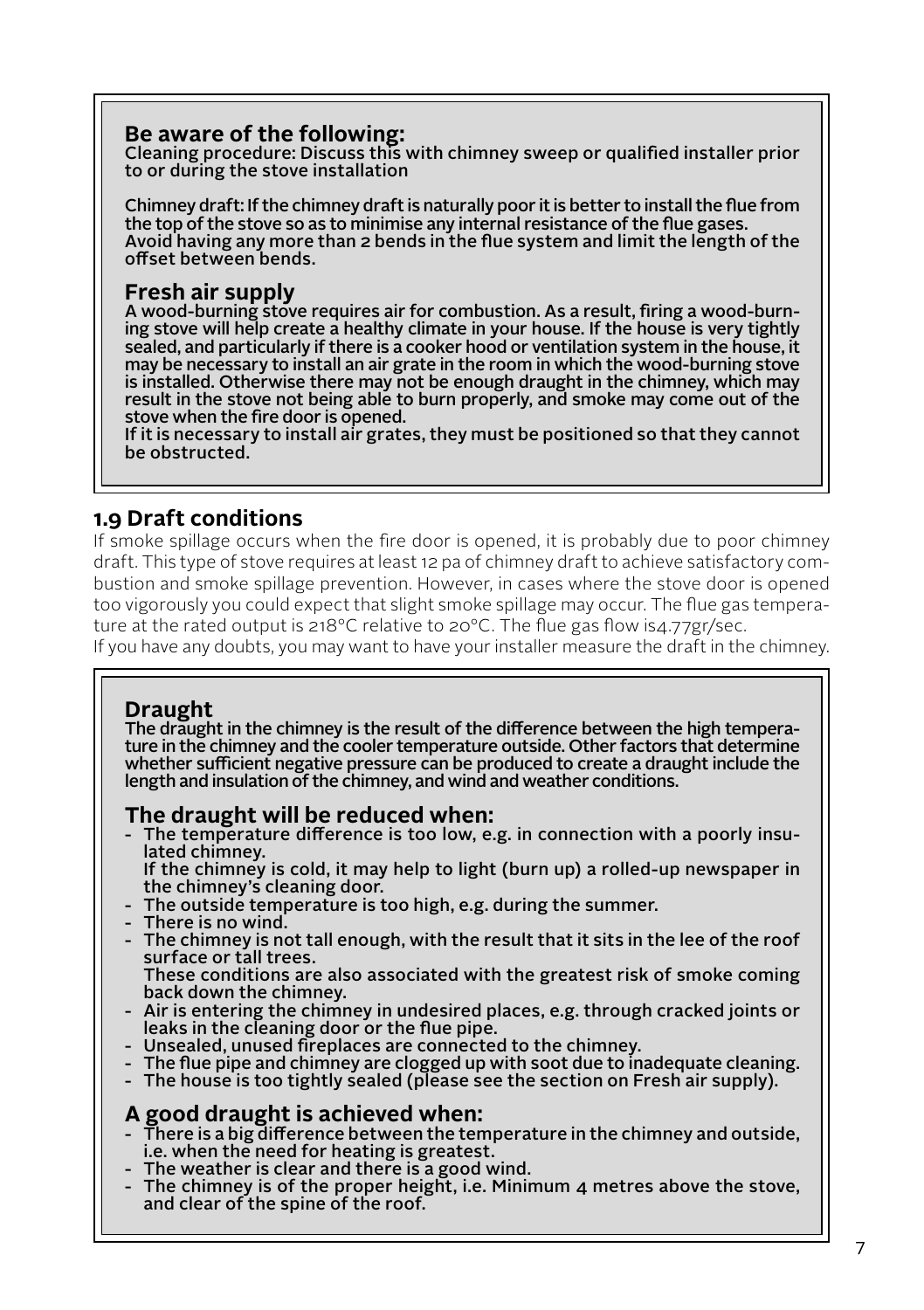### **2.0 Firing the stove/Using your stove**

The heat output of your stove is regulated by means of the air inlets. The primary air supply, i.e. the air which passes through the shaking grate, is controlled by the air control on the door, while the secondary air supply, i.e. the air supplied to the fire across the glass window, is controlled by the air control lever under the ash lip.

The stove's rated heat output is 5.2 kW. The efficiency is 81%.

Your new Morsø stove is EN-tested and recommended to be fired with wood. The stove is equipped with a removable handle; for safety reasons it should be removed during use, especially where children are nearby.

#### **NB!**

Wood is a material that contains a great deal of gas (approx. 75%). The gases are released when the wood is lit and heated. For this reason, it is important that these gases are ignited quickly after stoking. If the wood just lies smouldering, especially after re-stoking, a lot of smoke is created which, in the worst case, may cause an explosive ignition of the gases, resulting in damage to the stove.

In order to ignite the gases that are released from the wood, and to keep clear, lasting flames during the combustion process, it is important to let in the required quantity of oxygen (air supply) at all times. The setting of the air supply, the method of ignition and the lighting intervals depend on the draught in the chimney, the wind and weather, the amount of heat required, the fuel, etc. This means that it may take some time before you get to know the correct functioning of the stove under any given circumstances.

Although you can fire your Morsø stove with almost all kinds of wood, you should not fire with wet wood, or unseasoned wood. Wood ought to be stored under a roof for at least 1 year, and preferably 2 years, with free access to wind. Wood should be chopped as soon as possible after felling if it is to dry quickly. The wood can be used once the moisture is less than 20%. During the test, all stoves are tested with wood with a moisture content of  $(16 \pm 4)\%$ .

Never use driftwood as it usually has a high salt content, which damages both the stove and the chimney. Impregnated and painted wood and chipboard emit poisonous smoke and fumes so they should not be used as fuel either

Please note that liquid fuel may not be used in the stove.

Pieces of wood with a diameter exceeding 10 cm should always be chopped. The pieces of wood should be short enough to be able to lie flat over the layers of embers, with air at both ends. The maximum length of fuel in the stove is 30 cm. The maximum quantity of fuel is approx. 2 kg/hour (max. 2 pieces of wood each time you re-stoke).

The first few times you light the stove, the fire should be moderate so that the heatresistant paint can harden before firing more vigorously. During the hardening phase, the paint may develop obnoxious smoke and smell the first time it is lit, which is very normal. Make sure that the room is well ventilated during this period.

When heating up or cooling down, the material is exposed to major temperature differences that may cause the stove to give off creaking sounds.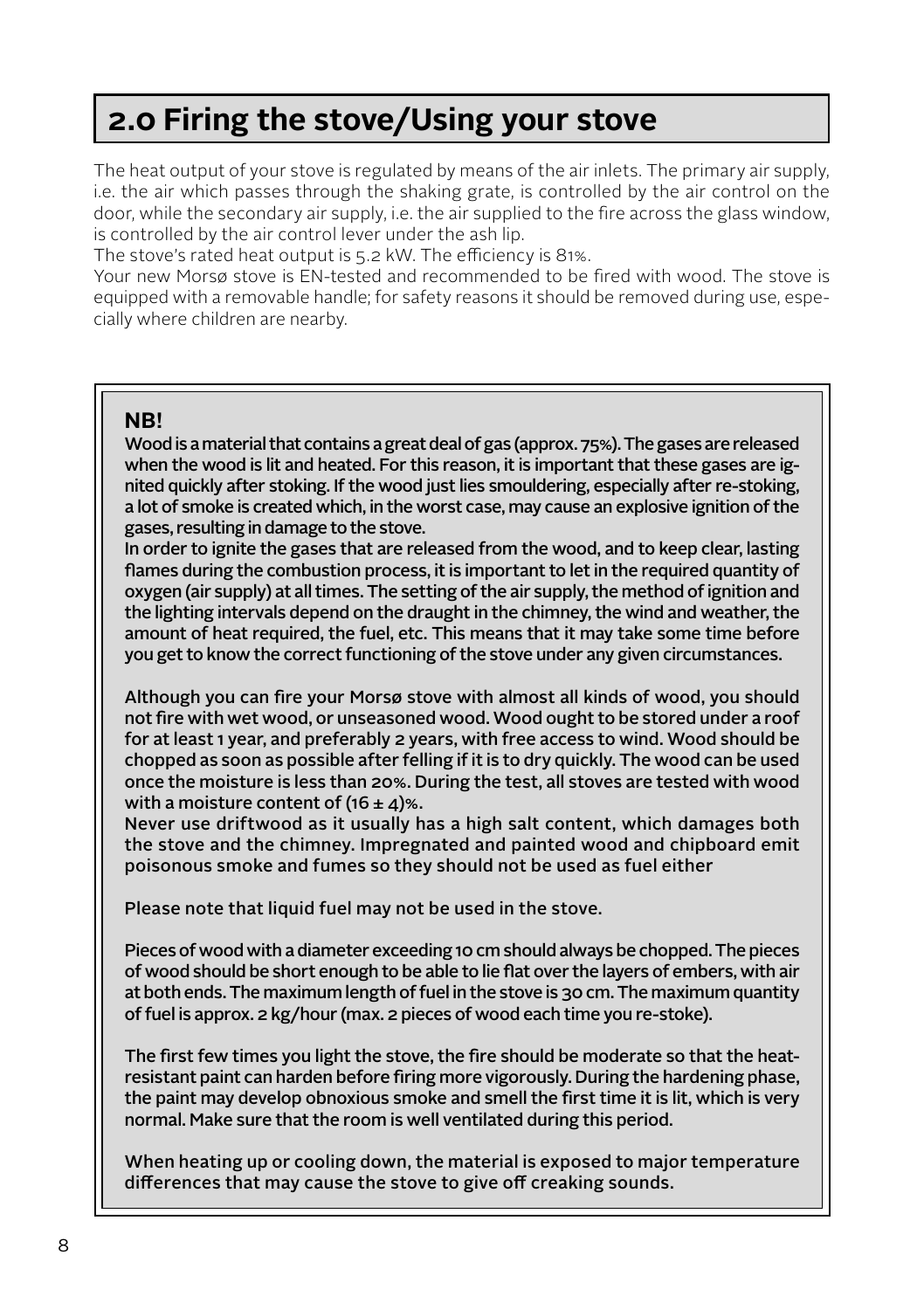#### **2.1 Lighting and refuelling intervals**

Kindling (dry sticks) requires a large volume of air for quick combustion. When lighting the stove from cold it will help to keep the main door ajar (2-3cms) for the first few minutes. The secondary air supplies should be fully open during lighting.

1. A layer of embers will form rapidly if the stove is lit with 2 - 4 fire lighters or 7 - 10 rolled up sheets of newspaper, underneath roughly 1-2 kg of dry kindling.

2. Fully open the secondary air supplies that is controlled with the handle beneath the ash lip.

3. After the paper/fire lighters have caught fire, leave the fire door ajar about 2-3 cm, so that the chimney draws well.

4. After 5-10 minutes the chimney draft should be established, at this point close the fire door. If all the necessary conditions are met, a nice layer of embers will start to accumulate after another 15 - 20 minutes.

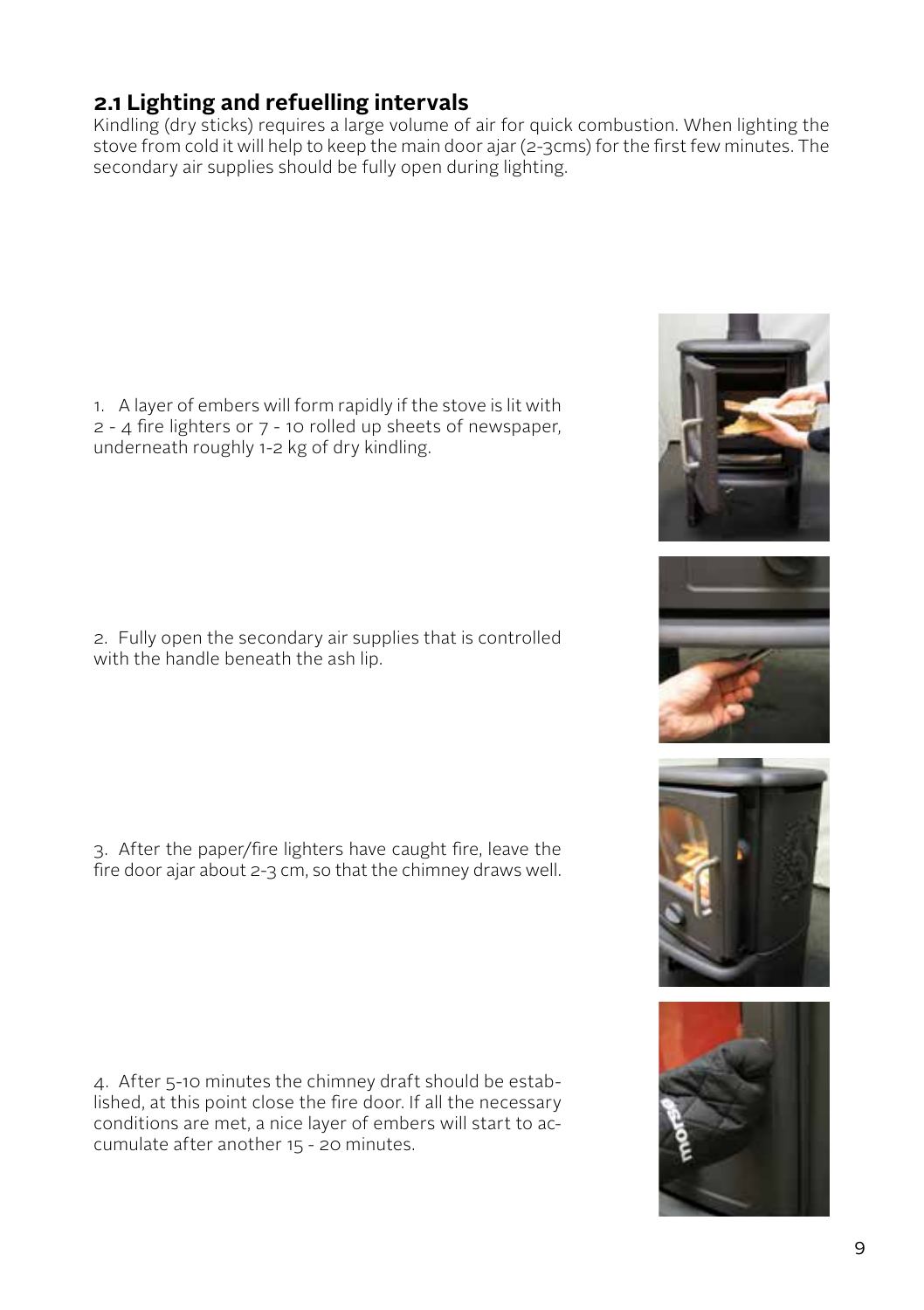5. Refuelling of your stove should be done while there are still glowing embers in the bed. Spread the embers across the bottom, but concentrated mostly towards the front of the stove.

6. Place three pieces of fuel weighing roughly 0.7 kg and measuring about 30 cm in length across the embers in one layer, with spacing of roughly 1 cm between the pieces of wood.

7. When the secondary air supply is opened all the way and the door is closed, the new fuel will ignite in a few minutes.

#### **Important!**

It is important that the fresh quantity of wood starts to burn quickly. To ensure the fuel lights quickly, open the combustion air to max. or leave the door ajar to allow in the amount of air needed to light the wood.

If, however, the wood only smoulders, there will be a strong build-up of smoke, which at worst can cause an explosive ignition of the flue gases with the risk of material damage and personal injury.

8. Once the new fuel has taken, adjust the secondary air amount to the desired setting; optimal combustion will continue until glowing charcoals are produced.

Make sure that there is always enough air (oxygen) to maintain clear, lasting flames when, and after, reducing the amount of combustion air.

Under normal chimney draft conditions, expect to refuel your stove every 70 - 80 minutes.

10. A new charge of wood can be added by repeating steps 5 & 6.







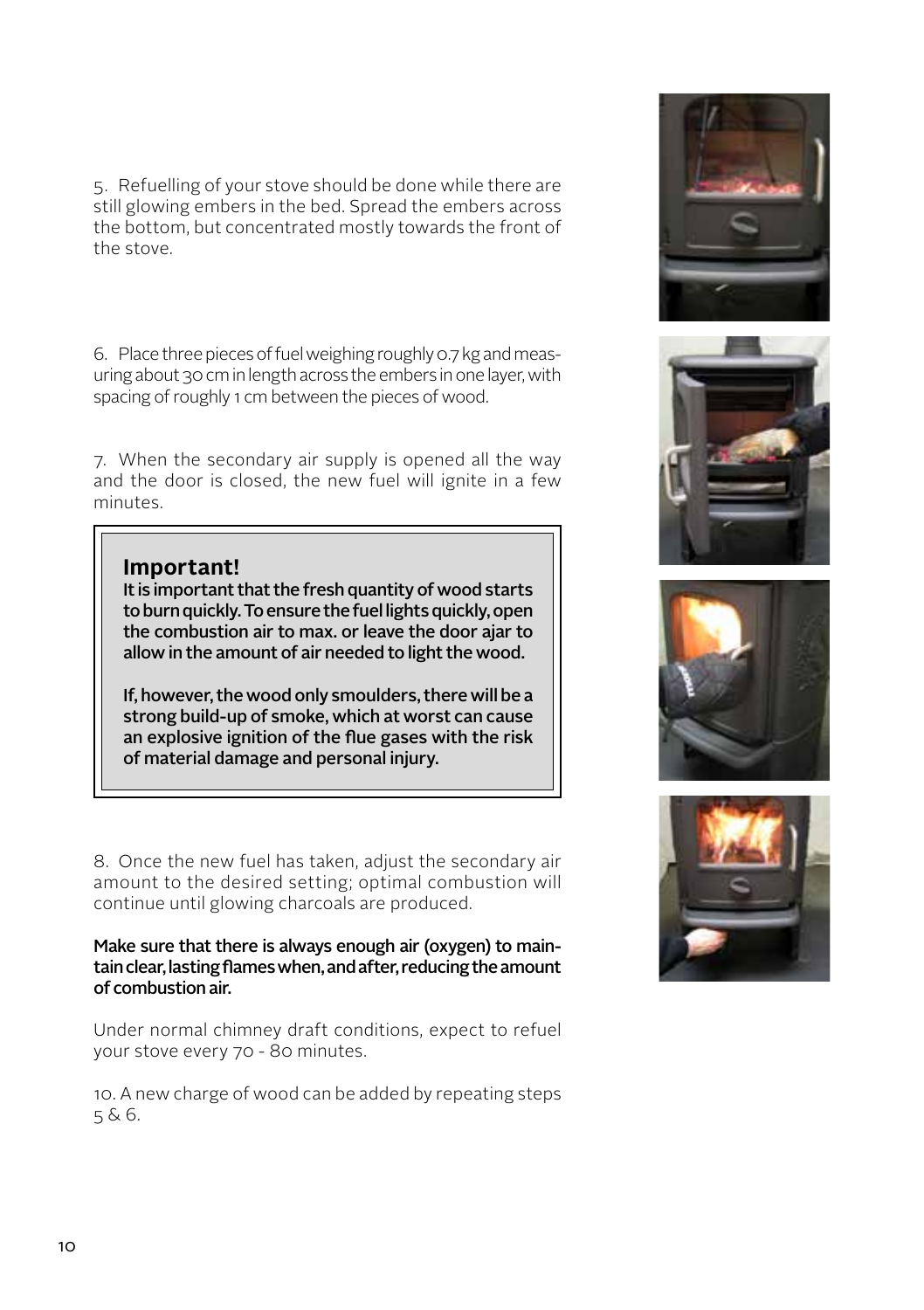The stove door should normally be opened gently the first  $2 - 3$  centimetres, then you should wait until the pressure has equalised before opening the door all the way. This technique will prevent smoke from getting out, particularly when there is a poor draught.

#### **The stove door should never be opened when the stove is being fired vigorously.**

Once the wood has burned out, it becomes glowing charcoal. If a good layer of embers has already formed on top of a sufficient layer of ash, the stove can keep warm for a very long time, not least due to the favourable qualities of the cast iron.

We would strongly recommend that you do not leave your stove alit at night. It harms the environment and constitutes very poor use of the wood as the gases in the wood do not ignite at the low temperature, but settle as soot (unburned gases) in the chimney and stove. Extreme conditions, such as poor draught in the chimney, large quantities of wood or wet wood, may in the worst-case scenario cause an explosive ignition.

When firing in the summer period, when there is minimal need for heat, the combustion will be poor. The stove provides too much heat so the combustion should be reduced. But always remember to make sure that there are lasting flames until the wood becomes charcoal. If you want a weaker fire, stoke up using less wood.

If you fire the stove using wet wood, a lot of the fuel's thermal energy will be spent forcing the water out of the wood, without releasing any heat to the stove. This incomplete combustion results in a layer of soot being left in the stove, pipe and chimney.

| Comparison between firing with wood and oil: |                                        |  |  |  |  |
|----------------------------------------------|----------------------------------------|--|--|--|--|
| Type of wood (moisture content 20%)          | No. of cubic metres per 1000 litre oil |  |  |  |  |
| Oak                                          | 7.0                                    |  |  |  |  |
| <b>Beech</b>                                 | 7.0                                    |  |  |  |  |
| Ash                                          | 7.2                                    |  |  |  |  |
| Sycamore                                     | 7.5                                    |  |  |  |  |
| <b>Birch</b>                                 | 8.0                                    |  |  |  |  |
| Elm                                          | 8.9                                    |  |  |  |  |
| <b>Common spruce</b>                         | 10.4                                   |  |  |  |  |
| Silver fir                                   | 10.9                                   |  |  |  |  |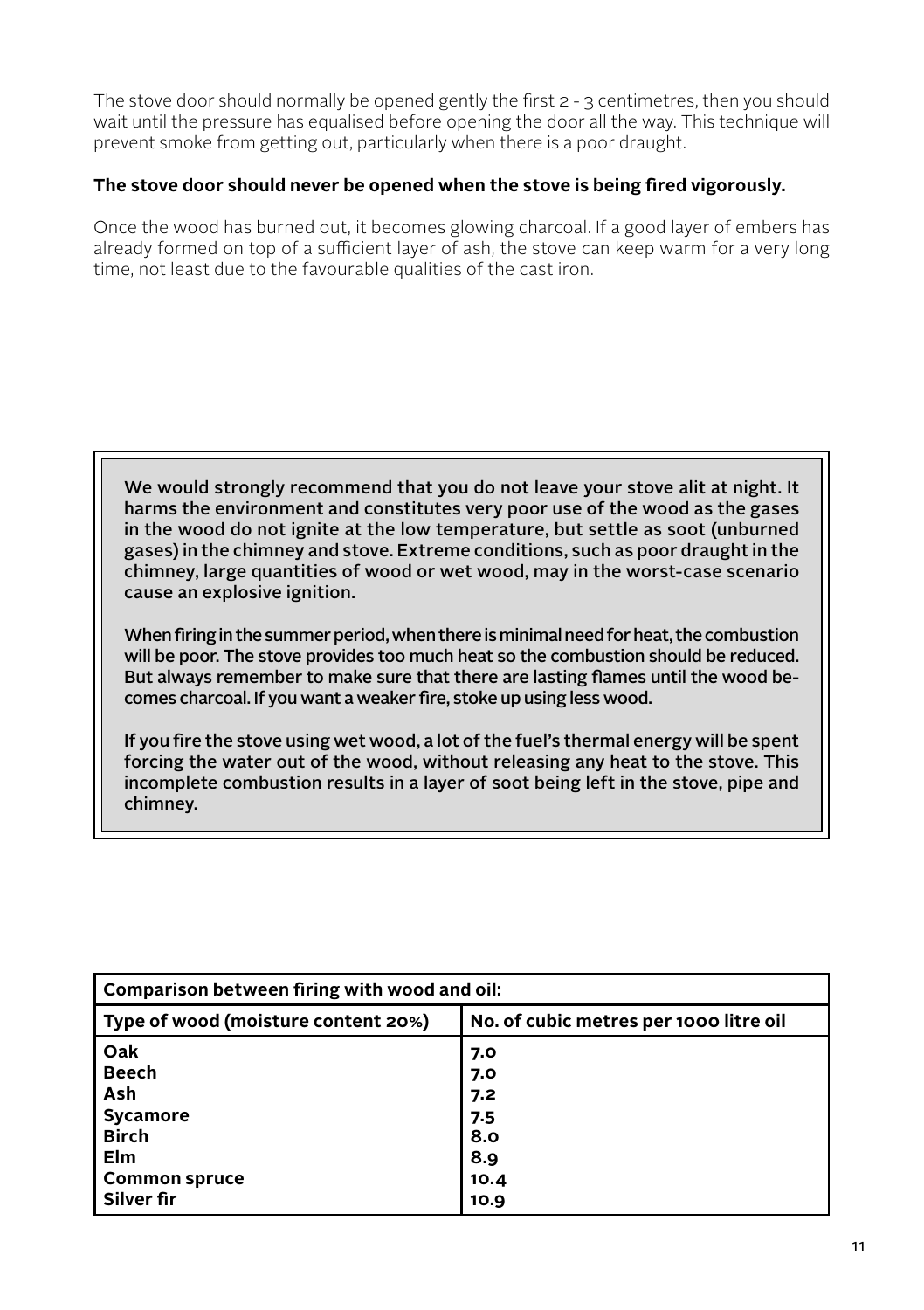### **3.0 Routine stove maintenance**

#### **3.1 External maintenance**

The surface of the stove is painted with heat-resistant Senotherm paint. If the stove is used too vigorously, the painted surface may take-on a greyish tinge. It is easily maintained by simply vacuuming the surface with a soft brush attachment and applying two light layers of paint. Morsø stoves are painted in Morsø dark grey. The touch-up paint is available either as aerosol spray or as regular brush-on.

### **3.2 Internal maintenance**

#### **Ceramic glass**

If the stove is used and installed onto a flue with the correct draft, very little or no deposits should appear on the ceramic glass. It is usual for soot deposits to appear during long slumbering fires however, once the fire has been re-established to a burn brightly, these deposits should burn off.

If the glass window becomes thoroughly covered in soot due to faulty operation or poor draft, the soot can be easily removed using, e.g. Morsø Glass Cleaner, but please ensure that the glass is cold before cleaning. Avoid fuelling the stove with wood that is so long that it presses against the glass when the door is closed.

#### Reasons for sooted glass window:

- Fuel is too wet (green).
- Pieces of fuel/uncut wood are too thick.
- Operating temperature of the stove is too low.
- Too much air coming through bottom grate.
- Poor chimney draft.

#### **Ceramic glass replacement**

Ceramic glass cannot be recycled because it has a higher melting point that ordinary glass. If ceramic glass is mixed with ordinary glass, the raw material is spoiled, and the reclaiming process may be halted. Take care that the ovenproof glass does not end up among ordinary recycled waste. That will be a great benefit to the environment.

Note: Should be handed in to a recycling station as ceramic glass.

#### **Internal cast-iron parts and/or wear components**

The shaking grate, baffle plate and other internal components that are in direct contact with the fire are all constituted as 'wear' components or consumables, as, they are exposed to the most wear. When used properly, these parts will last for many years, but overly vigorous use will naturally shorten the lifespan. The aforementioned parts are all easily replaceable. If the baffle plate is damaged or warped and is not replaced in time, the top plate could become subject to excessively high temperatures, which may lead to damage here also.

#### Note: that no unauthorised alterations to the stove design should be undertaken, and always ensure that any replacement parts purchased are Morsø original parts.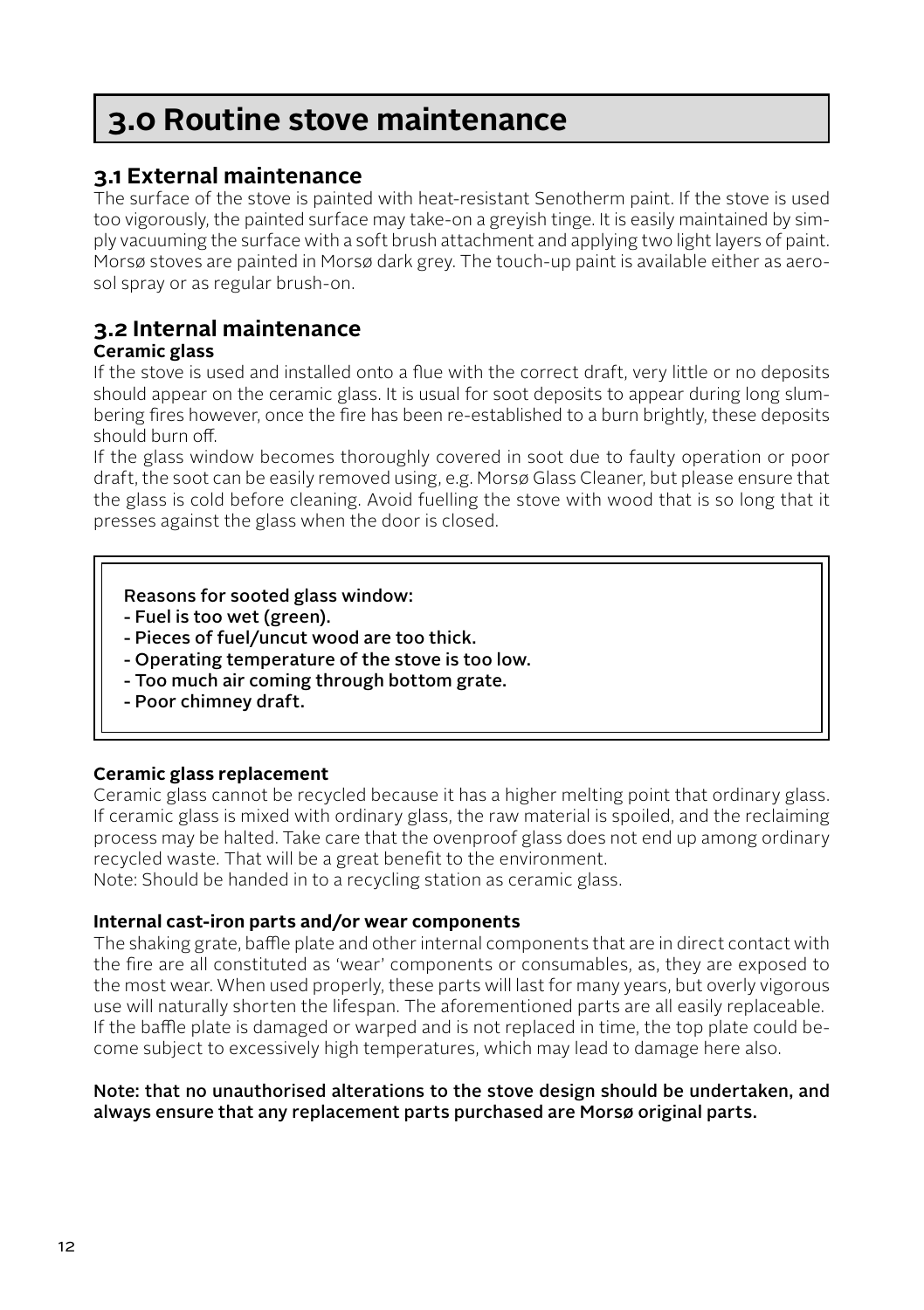#### Reasons for premature wear of internal parts:

- Stove being used/fired too vigorously.
- Too much air passing through the bottom grate.
- Use of excessively dry wood (wood from old furnitures)
- Excessive debris collection on baffle plate or inner fireback (see section on cleaning)
- Ash level too high in the ash pan (see section on ash)

#### **Gaskets**

The rope gaskets in the door will need regular inspection in order to ensure and maintain full control of your stove's burning rate; over time the rope gaskets will harden and will become less airtight; at this point you will need to remove and replace with new. Use only the genuine Morsø gasket kit, which comes with detailed replacement instructions.

#### **NOTE: Normal wear components (inner parts) are not covered by Morsø's 10-year guarantee.**

Maintenance products (Spare Parts, Glass Cleaner, Paint, Gasket Kit, etc) are all available from your authorised Morsø dealer.

#### **3.3 Cleaning the stove**

During normal use and sweeping of your stove and chimney, a layer of ash, soot or debris can form, particularly on the top of the baffle plate or inner fireback. Any deposits allowed to build-up over time will have an insulating effect on these parts, thus restricting expansion; this will ultimately result in a shorter lifespan. The chrome-iron baffle plate and inner fireback/bricks can easily be removed from the stove and should be regularly checked for debris and cleaned. You must ensure that your chimney sweep removes all soot and debris from the stove after the sweeping process.

Your chimney should be swept at least once a year; however a regular inspection of your stovepipe and chimney will determine whether a more frequent approach should be adopted.

#### **Ash**

In order to achieve the highest combustion temperature possible when burning solely wood, it is important that a 1cm deep bed of ash is established on top of the grate area. Excess ash should be removed by simply agitating the grate by moving the riddling rod on the outside of the stove; surplus ash will fall into the ash pan below the grate where it can be easily and safely removed.

Be sure to empty the ash pan before it gets completely full; if the ash level reaches the underside of the grate, air flow through the grate will be restricted and will lead to over-heating and premature wear of the grate parts.

When emptying the ash pan always dump the waste ash into a metal container (dustbin) where it can fully cool before being taken away by your refuse collector. Ash from a woodburning stove does not benefit your garden as fertiliser.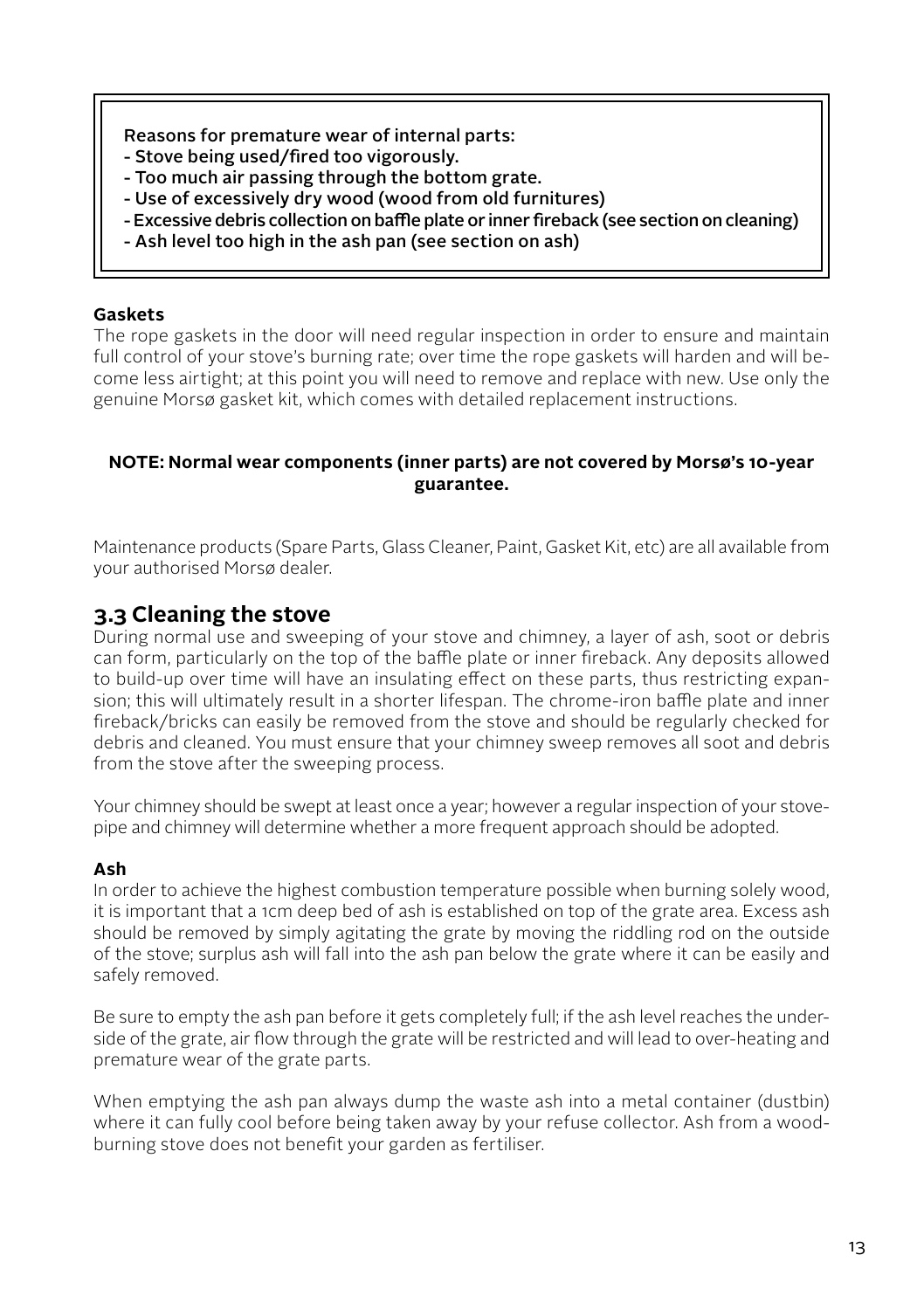### **4.0 Alternative fuel types**

#### **Your new Morsø stove is EN-approved for burning wood.**

However, the stove is capable of burning other solid fuels as manufactured smokeless coal or good quality anthracite (stove nuts). If you fire your stove with any fuel other than wood, it may help to use coal insert/fuel economisers (available for most models), which simply fit into the left and right sides of the firebox. Designed primarily to guide the solid fuel over the grate area they also slightly reduce the firebox capacity allowing you to have smaller fires. This is an additional accessory and can be purchased from your authorised Morsø dealer.

#### **BITUMINOUS HOUSE COAL SHOULD NEVER BE USED IN YOUR STOVE.**

#### **Before burning solid fuel**

Install the coal insert (where available) into the left and right sides of the firebox. All stove models are supplied with 1 front grate bar, however in the case of the 1400 series an optional second front grate bar can be purchased from your Authorised Morsø Dealer. A second front grate bar will allow for a deeper fire bed and a longer burn time.

#### **IN ALL MODELS NEVER LOAD THE FUEL ABOVE THE FRONT GRATE BAR LEVEL.**

#### **Lighting with solid fuel**

All air vents must be fully open during the lighting process.

Start by placing 5-10 crumpled sheets of newspaper or 2 Morsø firelighters on the grate of the stove; then carefully spread approximately 1 kg of well-dried kindling on the top. Light the paper/firelighters. Once the kindling has fully ignited, gradually add a small quantity of solid fuel, adding a little bit more once it has ignited. Continue in this manner until the entire grate is covered with glowing coals. The level of fuel in the stove should never exceed the level of the front grate(s). Once the bottom half of the fuel bed is glowing, you should partly close the primary air supply. Once the stove has reached your desired temperature you can maintain the output by opening further for more heat or closing for less heat. The secondary air regulator must always be open just enough so that the flames burn almost clearly and the ceramic glass window stays clean.

Note: In cases where smokeless fuels containing petrocoke are burned, a pale greyish layer may be deposited on the inner glass surface when the stove is lit. Fuels containing a high content petrocoke may cause a glistening in the surface of the ceramic glass. Although visible, the structure of the glass will remain intact and the stove safe. Glass is not covered by the manufacturer's 10-year guarantee.

In order to maintain the combustion process, the entire grate area must remain covered by glowing coals. If the coal layer is too shallow you will have less heat and it would not be necessary to supply air via the top vent. You must empty the ash pan whenever it becomes full. Different fuels have different ash content and therefore the regularity of the de-ashing process can vary.

#### **Fuel storage**

Your fuel supply should always be stored in a suitable, weather-tight coal bunker. These are usually available through your approved coal merchant.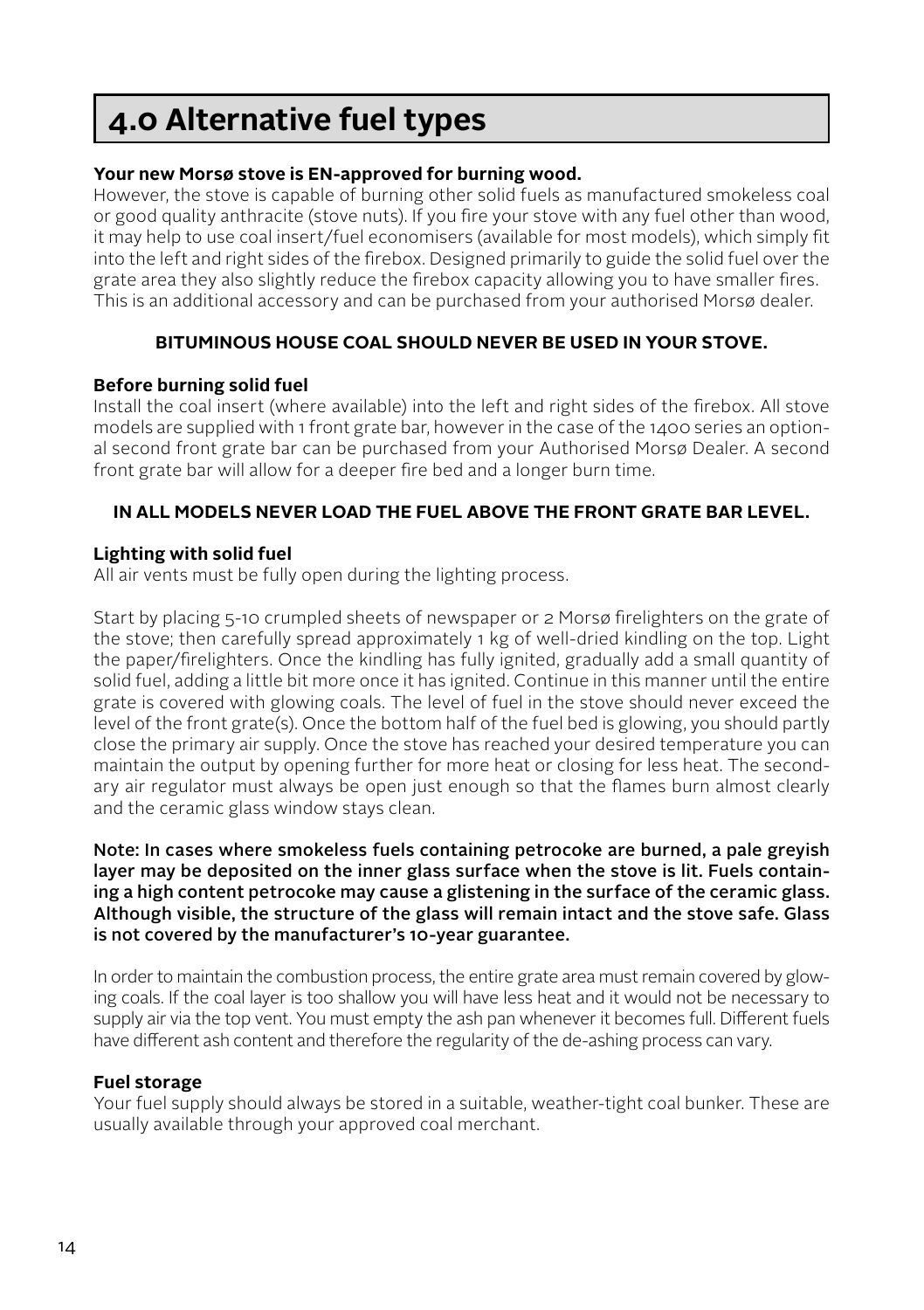### **5.0 HETAS amendments**

#### **Health and safety precautions**

Special care must be taken when installing the stove such that the requirements of the Health and Safety at Work Act are met.

#### **Handling**

Adequate facilities must be available for loading, unloading and site handling.

#### **Fire Cement**

Some types of fire cement are caustic and should not be allowed to come into contact with the skin. In case of contact wash immediately with plenty of water.

#### **Asbestos**

This stove contains no asbestos. If there is a possibility of disturbing any asbestos in the course of installation then please seek specialist guidance and use appropriate protective equipment.

#### **Metal Parts**

When installing or servicing this stove care should be taken to avoid the possibility of personal injury.

#### **Note of references to the current UK regulations**

In all cases the installation must comply with current Building Regulations, Local Authority Byelaws and other specifications or regulations as they affect the installation of the stove. It should be noted that the Building Regulations requirements may be met by adopting the relevant recommendations given in British Standards BS 8303, BS EN 15287-1:2007 as an alternative means to achieve an equivalent level of performance to that obtained following the guidance given in Approved Document J.

Please note that it is a legal requirement under England and Wales Building Regulations that the installation of the stove is either carried out under Local Authority Building Control approval or is installed by a Competent Person registered with a Government approved Competent Persons Scheme. HETAS Ltd operate such a Scheme and a listing of their Registered Competent Persons can be found on their website at www.hetas.co.uk.

#### This stove must not be installed into a chimney that serves any other heating appliance.

#### **More detailed advice about existing chimney usage**

NOTE: A chimney height of not less than 4.5 metres measured vertically from the outlet of the stove to the top of the chimney should be satisfactory. Alternatively the calculation procedure given in EN 13384-1 may be used as the basis for deciding whether a particular chimney design will provide sufficient draught.

The outlet from the chimney should be above the roof of the building in accordance with the provisions of Building Regulations Approved Document J.

If installation is into an existing chimney then it must be sound and have no cracks or other faults which might allow fumes into the house. Older properties, especially, may have chimney faults or the cross section may be too large i.e. more than 230 mm x 230 mm. Remedial action should be taken, if required, seeking expert advice, if necessary. If it is found necessary to line the chimney then a flue liner suitable for solid fuel must be used in accordance with Building Regulations Approved Document J.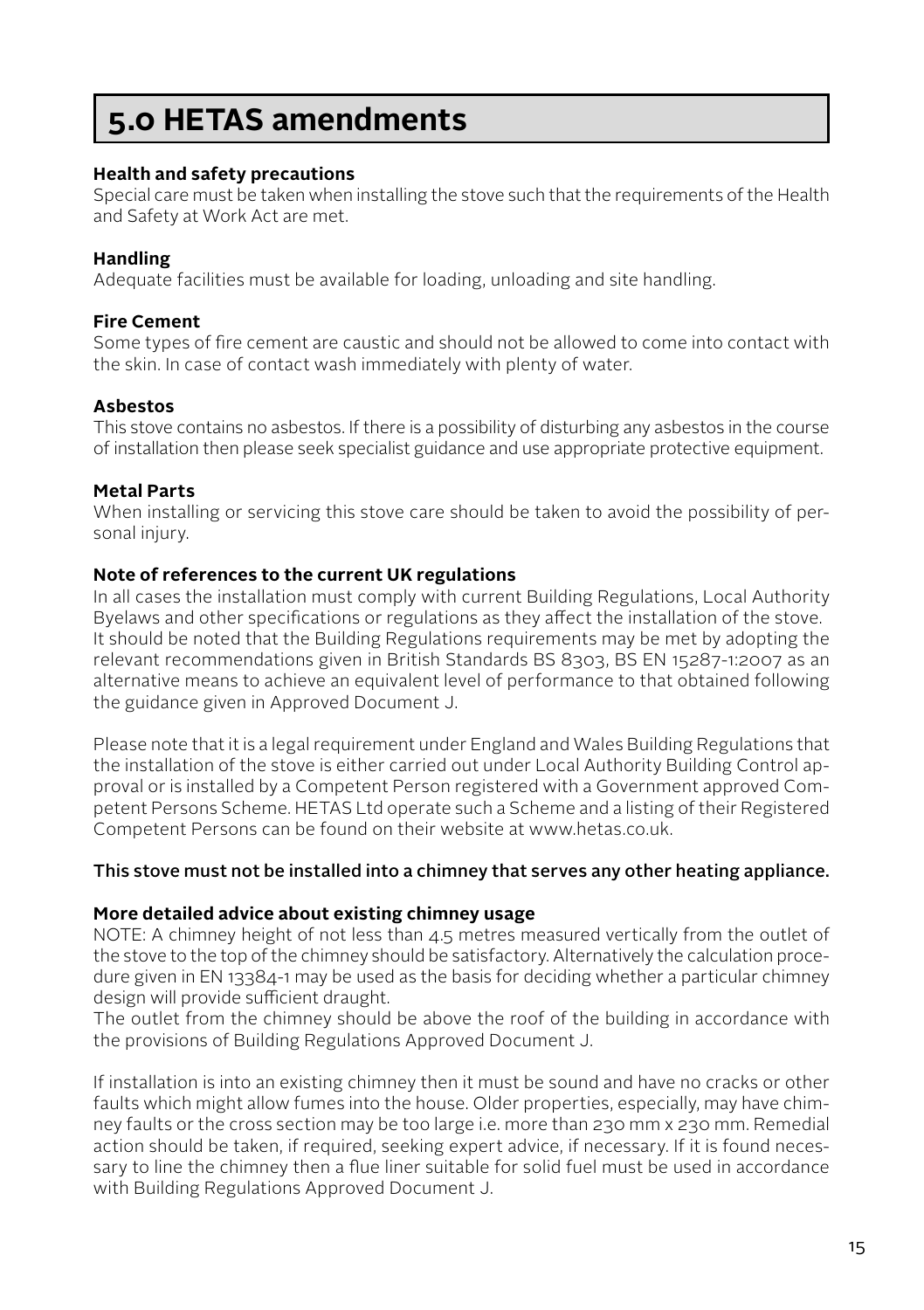Any existing chimney must be clear of obstruction and have been swept clean immediately before installation of the stove. If the stove is fitted in place of an open fire then the chimney should be swept one month after installation to clear any soot falls which may have occurred due to the difference in combustion between the stove and the open fire.

If there is no existing chimney then any new system must be to the designation described above and in accordance with Building Regulations Approved Document J.

A single wall metal fluepipe is suitable for connecting the stove to the chimney but is not suitable for use as the complete chimney. The chimney and connecting fluepipe must have a minimum diameter of 150 mm and its dimension should be not less than the size of the outlet socket of the stove.

Any bend in the chimney or connecting fluepipe should not exceed  $45^\circ$ , 90° bends should not be used.

Combustible material should not be located where the heat dissipating through the walls of fireplaces or flues could ignite it. Therefore when installing the stove in the presence of combustible materials due account must be taken of the guidance on the separation of combustible material given in Building Regulations Approved Document J and also in these stove instructions.

If it is found that there is excessive draught in the chimney then a draught stabiliser should be fitted. Fitting of a draught stabiliser will affect the requirement for the permanent air supply into the room in which the stove is fitted in accordance with Approved Document J (see also combustion air supply).

#### **Commissioning and handover**

Ensure all parts are fitted in accordance with the instructions.

On completion of the installation allow a suitable period of time for any fire cement and mortar to dry out, before lighting the stove. Once the stove is under fire check all seals for soundness and check that the flue is functioning correctly and that all products of combustion are vented safely to atmosphere via the chimney terminal.

On completion of the installation and commissioning ensure that the operating instructions for the stove are left with the customer. Ensure to advise the customer on the correct use of the appliance and warn them to use only the recommended fuel for the stove.

Advise the user what to do should smoke or fumes be emitted from the stove. The customer should be warned to use a fireguard to BS 8423:2002 (Replaces BS 6539) in the presence of children, aged and/or infirm persons.

#### **Warning note on fume emission**

Properly installed, operated and maintained this appliance will not emit fumes into the dwelling. Occasional fumes from de-ashing and re-fuelling may occur. However, persistent fume emission is potentially dangerous and must not be tolerated. If fume emission does persist, the following immediate actions should be taken:

a) Open doors and windows to ventilate room.

b) Let the fire out or eject and safely dispose of fuel from the appliance.

c) Check for flue or chimney blockage, and clean if required.

Do not attempt to relight the fire until the cause of the fume emission has been identified and corrected. If necessary seek expert advice.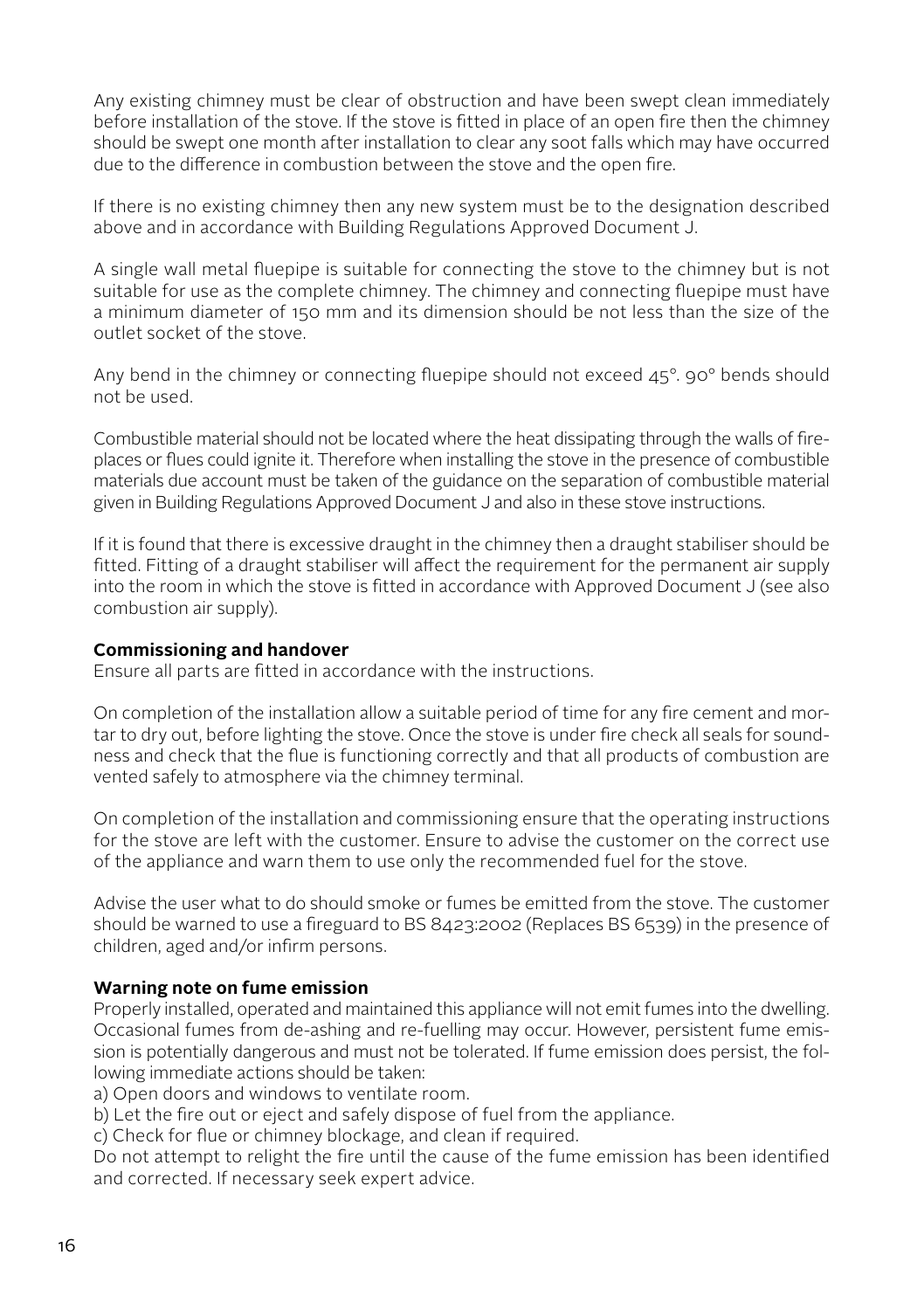#### **Permanent air vent**

The stove requires a permanent and adequate air supply in order for it to operate safely and efficiently.

In accordance with current Building Regulations the installer may have fitted a permanent air supply vent into the room in which the stove is installed to provide combustion air. This air vent should not under any circumstances be shut off or sealed.

#### **Chimney cleaning**

The chimney should be swept at least twice a year. It is important that the flue connection and chimney are swept prior to lighting up after a prolonged shutdown period.

If the stove is fitted in place of an open fire then the chimney will require sweeping after a month of continuous operation. This is a precaution to ensure that any "softer" deposits left from the open fire usage have not been loosened by the higher flue temperatures generated by the closed stove.

#### **Periods of Prolonged Non-Use**

If the stove is to be left unused for a prolonged period of time then it should be given a thorough clean to remove ash and unburned fuel residues. To enable a good flow of air through the appliance to reduce condensation and subsequent damage, leave the air controls fully open.

#### **Use of fireguard**

When using the stove in situations where children, aged and/or infirm persons are present a fireguard must be used to prevent accidental contact with the stove. The fireguard should be manufactured in accordance with BS 8423:2002 (Replaces BS 6539).

#### **Use of operating tools**

Always use the operating tools provided when handling parts likely to be hot when the stove is in use.

#### **Aerosol sprays**

Do not use an aerosol spray on or near the stove when it is alight.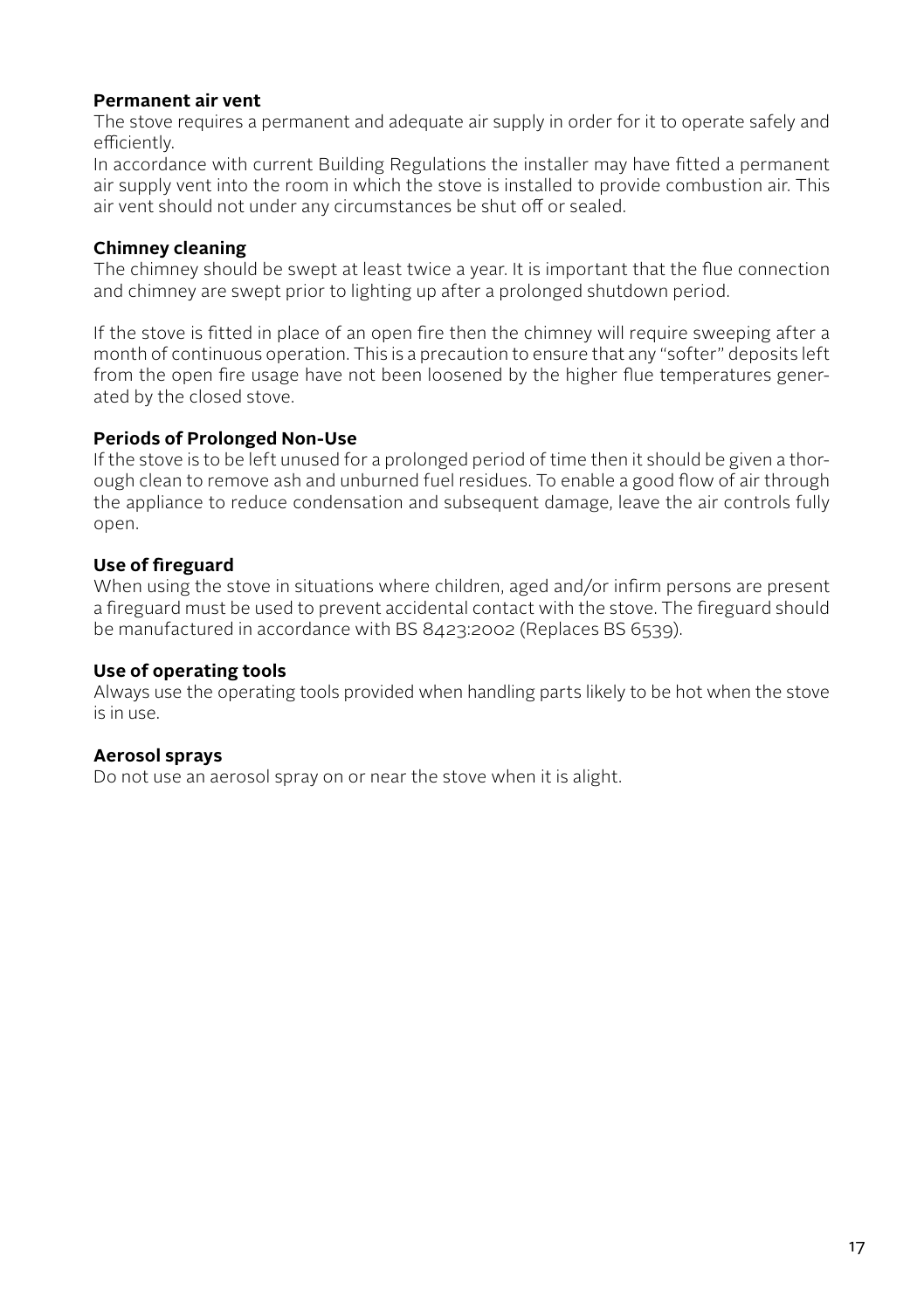## **Maintenance parts for 3100**

#### **Description Product code**

| 44310900 |
|----------|
| 34313600 |
| 79310000 |
| 79311500 |
|          |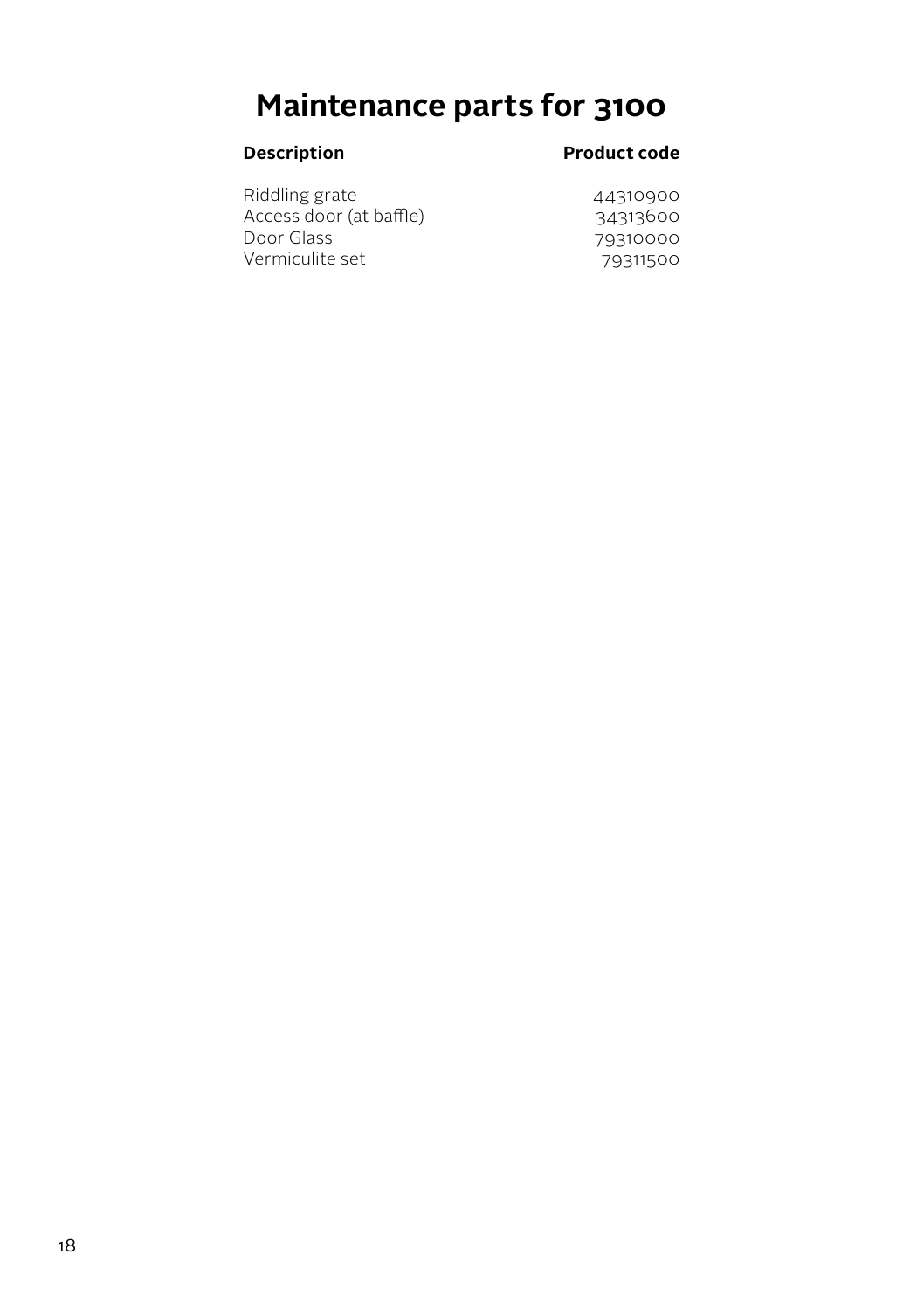# **Guarantee Product Registration**

#### **MORSØ 10 YEAR GUARANTEE CERTIFICATE**

Behind every Morsø stove is more than 160 years of dedicated stove design and manufacturing experience. Quality control has always been at the heart of the production process and detailed measures have been put into place at all key stages of the build. Accordingly, provided that the stove has been supplied by an authorised Morsø dealer, Morsø will offer a 10-Year Manufacturers Guarantee against manufacturing defect to any of the main exterior body parts of its stoves.

**Read more about "Morsø 10 years guarantee/product registration card" and** REGISTER **your new Morsø stove online: http://international.morsoe.com/warranty-registration**